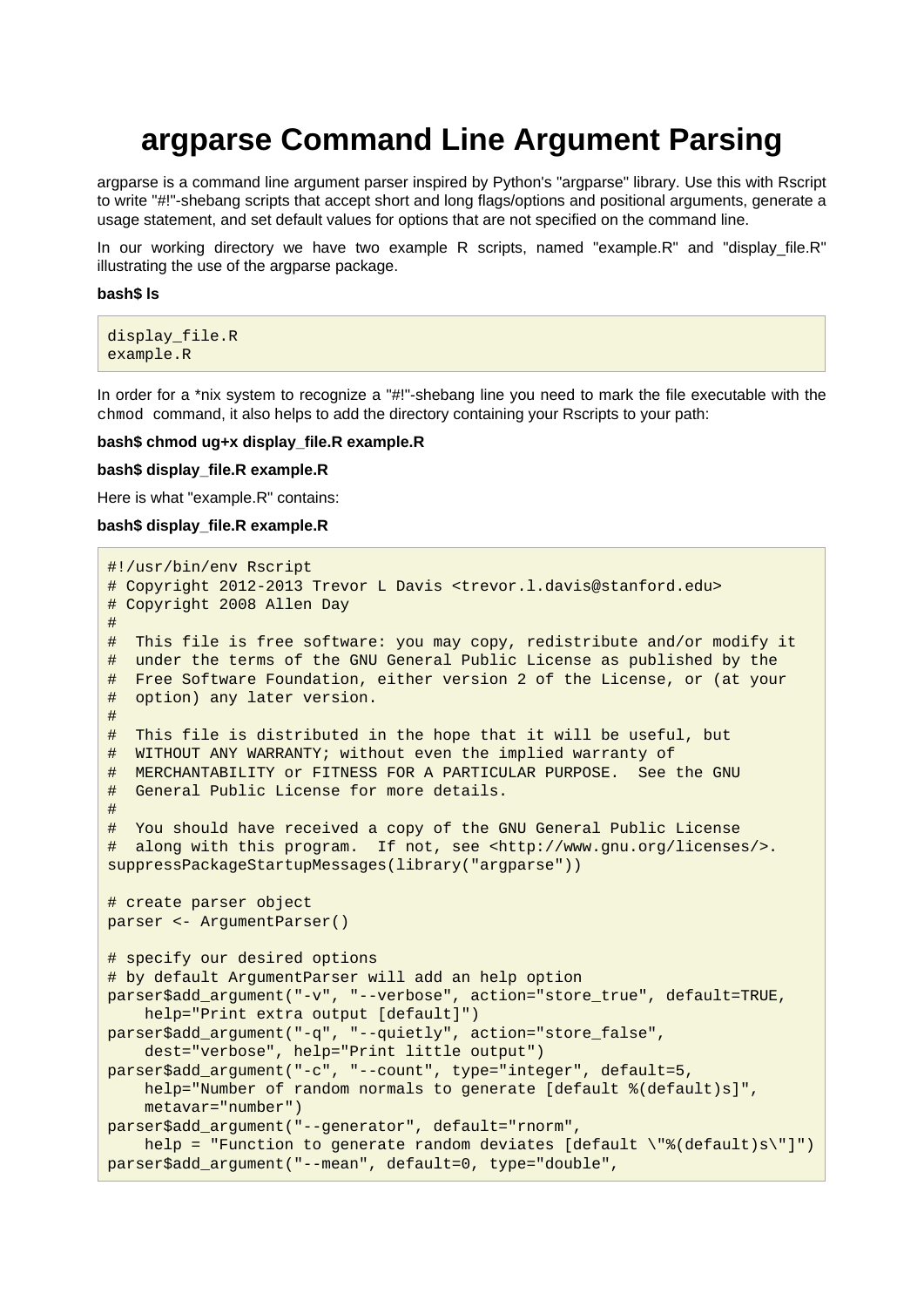```
 help="Mean if generator == \"rnorm\" [default %(default)s]")
parser$add_argument("--sd", default=1, type="double",
         metavar="standard deviation",
   help="Standard deviation if generator == \"rnorm\" [default %(default)s]")
# get command line options, if help option encountered print help and exit,
# otherwise if options not found on command line then set defaults,
args <- parser$parse_args()
# print some progress messages to stderr if "quietly" wasn't requested
if ( args$verbose ) {
    write("writing some verbose output to standard error...\n", stderr())
}
# do some operations based on user input
if( args$generator == "rnorm") {
     cat(paste(rnorm(args$count, mean=args$mean, sd=args$sd), collapse="\n"))
} else {
     cat(paste(do.call(args$generator, list(args$count)), collapse="\n"))
}
cat(''\n'')
```
By default *argparse* will generate a help message if it encounters  $-\text{help}$  or  $-h$  on the command line. Note how  $%$  (default)s in the example program was replaced by the actual default values in the help statement that *argparse* generated.

#### **bash\$ example.R --help**

```
usage: example.R [-h] [-v] [-q] [-c number] [--generator GENERATOR] [--mean MEAN] [--sd
optional arguments:
 -h, --help show this help message and exit
 -v, --verbose Print extra output [default]
  -q, --quietly Print little output
  -c number, --count number
                       Number of random normals to generate [default 5]
  --generator GENERATOR
                       Function to generate random deviates [default "rnorm"]
 --mean MEAN Mean if generator == "rnorm" [default 0]
  --sd standard deviation
                       Standard deviation if generator == "rnorm" [default 1]
```
If you specify default values when creating your ArgumentParser then argparse will use them as expected.

#### **bash\$ example.R**

```
writing some verbose output to standard error...
1.363752140734
-0.228470939171382
-0.577247964466068
-0.899669508442279
-0.461667476880592
```
Or you can specify your own values.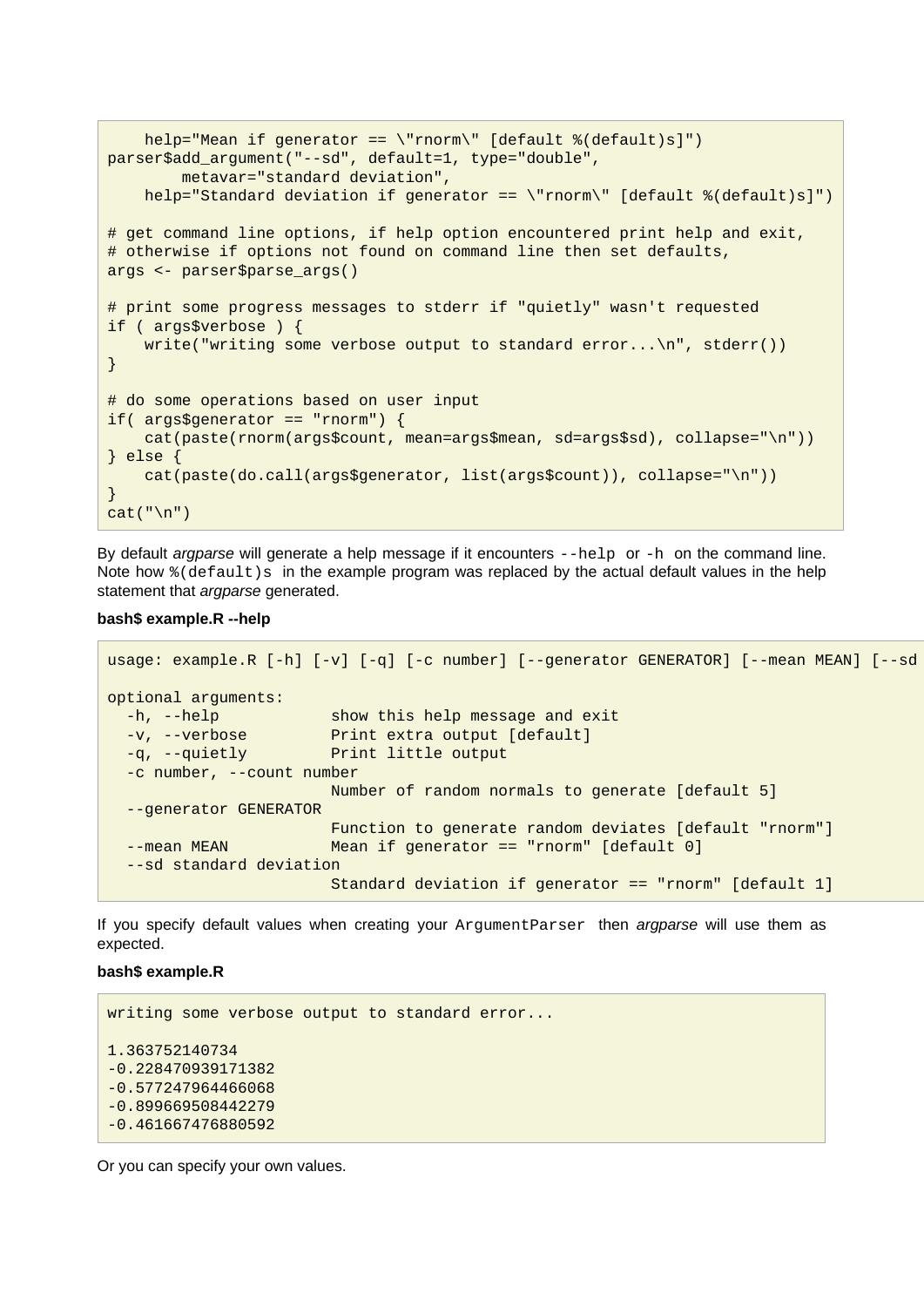#### **bash\$ example.R --mean=10 --sd=10 --count=3**

```
writing some verbose output to standard error...
14.7036478532131
6.54069766505384
1.49944425880575
```
If you remember from the example program that --quiet had action="store\_false" and dest="verbose". This means that --quiet is a switch that turns the verbose option from its default value of TRUE to FALSE. Note how the verbose and quiet options store their value in the exact same variable.

#### **bash\$ example.R --quiet -c 4 --generator="runif"**

```
0.0634629693813622
0.87883731839247
0.153952141292393
0.92603851435706
```
If you specify an illegal flag then emph{argparse} will print out a usage message and an error message and quit.

#### **bash\$ example.R --silent -m 5**

```
usage: example.R [-h] [-v] [-q] [-c number] [--generator GENERATOR] [--mean MEAN] [--sd
example.R: error: unrecognized arguments: --silent -m 5
```
If you specify the same option multiple times then emph{argparse} will use the value of the last option specified.

## **bash\$ example.R -c 100 -c 2 -c 1000 -c 7**

```
writing some verbose output to standard error...
0.899378910609875
-0.91515297726871
-0.294329584111916
0.358756106856959
0.152773182923556
-0.296488522056607
-0.733367731991652
```
argparse can also parse positional arguments. Below we give an example program display\_file.R, which is a program that prints out the contents of a single file (the required positional argument, not an optional argument) and which accepts the normal help option as well as an option to add line numbers to the output.

### **bash\$ display\_file.R --help**

```
usage: display_file.R [-h] [-n] file
positional arguments:
 file File to be displayed
optional arguments:
```